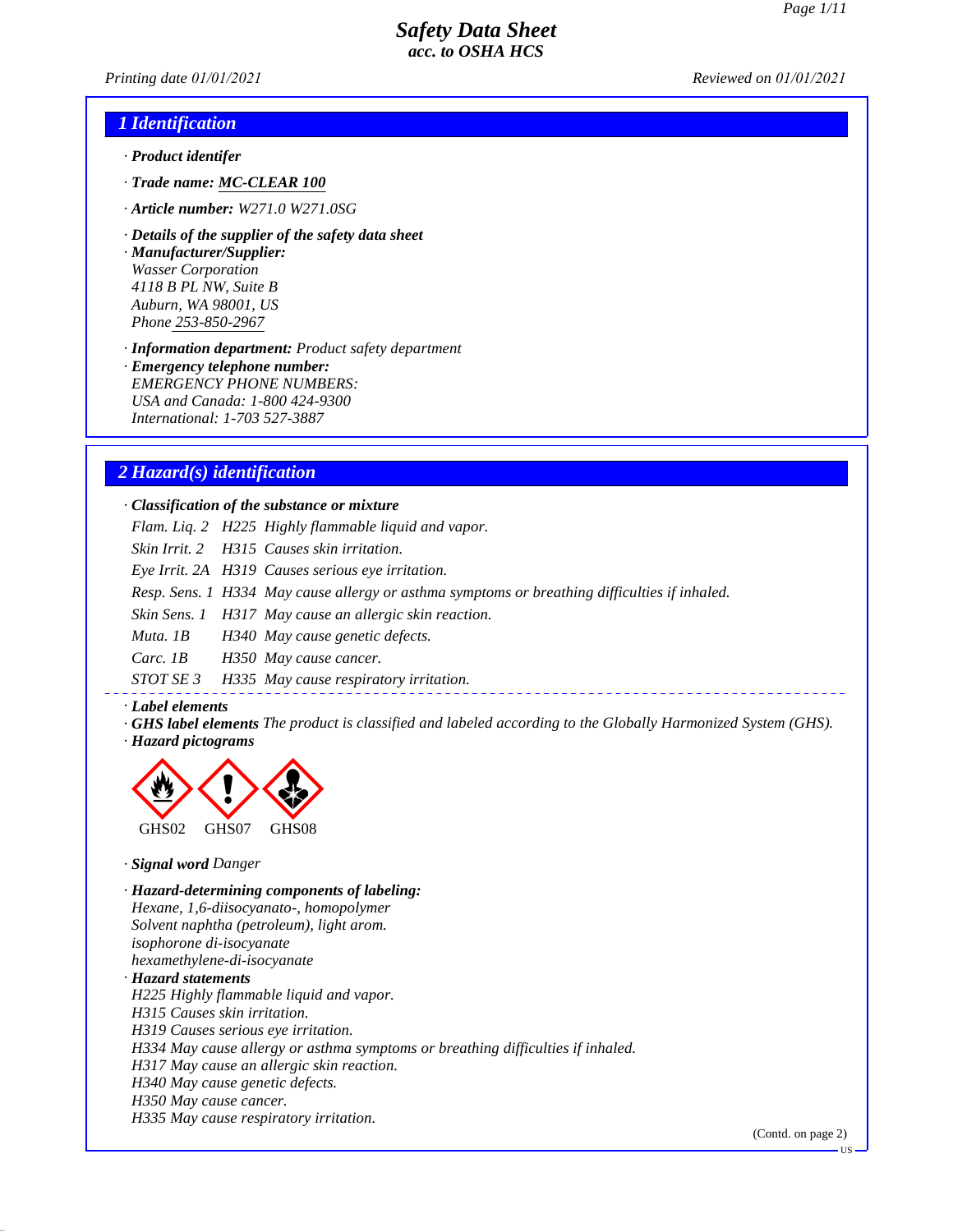*Printing date 01/01/2021 Reviewed on 01/01/2021*

## *Trade name: MC-CLEAR 100*

|                                                                     | (Contd. of page 1)                                                                                                     |
|---------------------------------------------------------------------|------------------------------------------------------------------------------------------------------------------------|
| · Precautionary statements                                          |                                                                                                                        |
|                                                                     | Keep out of reach from children.                                                                                       |
| P210                                                                | Keep away from heat/sparks/open flames/hot surfaces. No smoking.                                                       |
| P241                                                                | Use explosion-proof electrical/ventilating/lighting/equipment.                                                         |
| P284                                                                | [In case of inadequate ventilation] wear respiratory protection.                                                       |
| P261                                                                | Avoid breathing dust/fume/gas/mist/vapors/spray                                                                        |
| P280                                                                | Wear protective gloves / eye protection / face protection.                                                             |
| P240                                                                | Ground/bond container and receiving equipment.                                                                         |
| P242                                                                | Use only non-sparking tools.                                                                                           |
| P243                                                                | Take precautionary measures against static discharge.                                                                  |
| P264                                                                | Wash thoroughly after handling.                                                                                        |
| P271                                                                | Use only outdoors or in a well-ventilated area.                                                                        |
| P272                                                                | Contaminated work clothing must not be allowed out of the workplace.                                                   |
| P201                                                                | Obtain special instructions before use.                                                                                |
| P202                                                                | Do not handle until all safety precautions have been read and understood.                                              |
|                                                                     | P303+P361+P353 If on skin (or hair): Take off immediately all contaminated clothing. Rinse skin with water/<br>shower. |
|                                                                     | P305+P351+P338 If in eyes: Rinse cautiously with water for several minutes. Remove contact lenses, if present          |
|                                                                     | and easy to do. Continue rinsing.                                                                                      |
| P321                                                                | Specific treatment (see on this label).                                                                                |
| $P342 + P311$                                                       | If experiencing respiratory symptoms: Call a POISON CENTER/doctor.                                                     |
| $P304 + P340$                                                       | IF INHALED: Remove person to fresh air and keep comfortable for breathing.                                             |
| P312                                                                | Call a POISON CENTER/doctor if you feel unwell.                                                                        |
| P363                                                                | Wash contaminated clothing before reuse.                                                                               |
| P308+P313                                                           | IF exposed or concerned: Get medical advice/attention.                                                                 |
| $P333 + P313$                                                       | If skin irritation or rash occurs: Get medical advice/attention.                                                       |
| P337+P313                                                           | If eye irritation persists: Get medical advice/attention.                                                              |
| $P370 + P378$                                                       | In case of fire: Use for extinction: CO2, powder or water spray.                                                       |
| $P362 + P364$                                                       | Take off contaminated clothing and wash it before reuse.                                                               |
| P <sub>405</sub>                                                    | Store locked up.                                                                                                       |
| $P403 + P233$                                                       | Store in a well-ventilated place. Keep container tightly closed.                                                       |
| $P403 + P235$                                                       | Store in a well-ventilated place. Keep cool.                                                                           |
| P501                                                                | Dispose of contents/container in accordance with local/regional/national/international<br>regulations.                 |
| · Classification system:                                            |                                                                                                                        |
| $\cdot$ NFPA ratings (scale 0 - 4)                                  |                                                                                                                        |
| 3                                                                   | $Health = 3$<br>$Fire = 3$                                                                                             |
|                                                                     | $Reactivity = 0$                                                                                                       |
| $\cdot$ HMIS-ratings (scale 0 - 4)                                  |                                                                                                                        |
| <b>HEALTH</b><br>$^*3$<br> 3 <br><b>FIRE</b><br><b>REACTIVITY</b> 0 | $Health = *3$<br>$Fire = 3$<br>$Reactivity = 0$                                                                        |
| $\cdot$ Other hazards                                               |                                                                                                                        |

*· Results of PBT and vPvB assessment*

- *· PBT: Not applicable.*
- *· vPvB: Not applicable.*

(Contd. on page 3)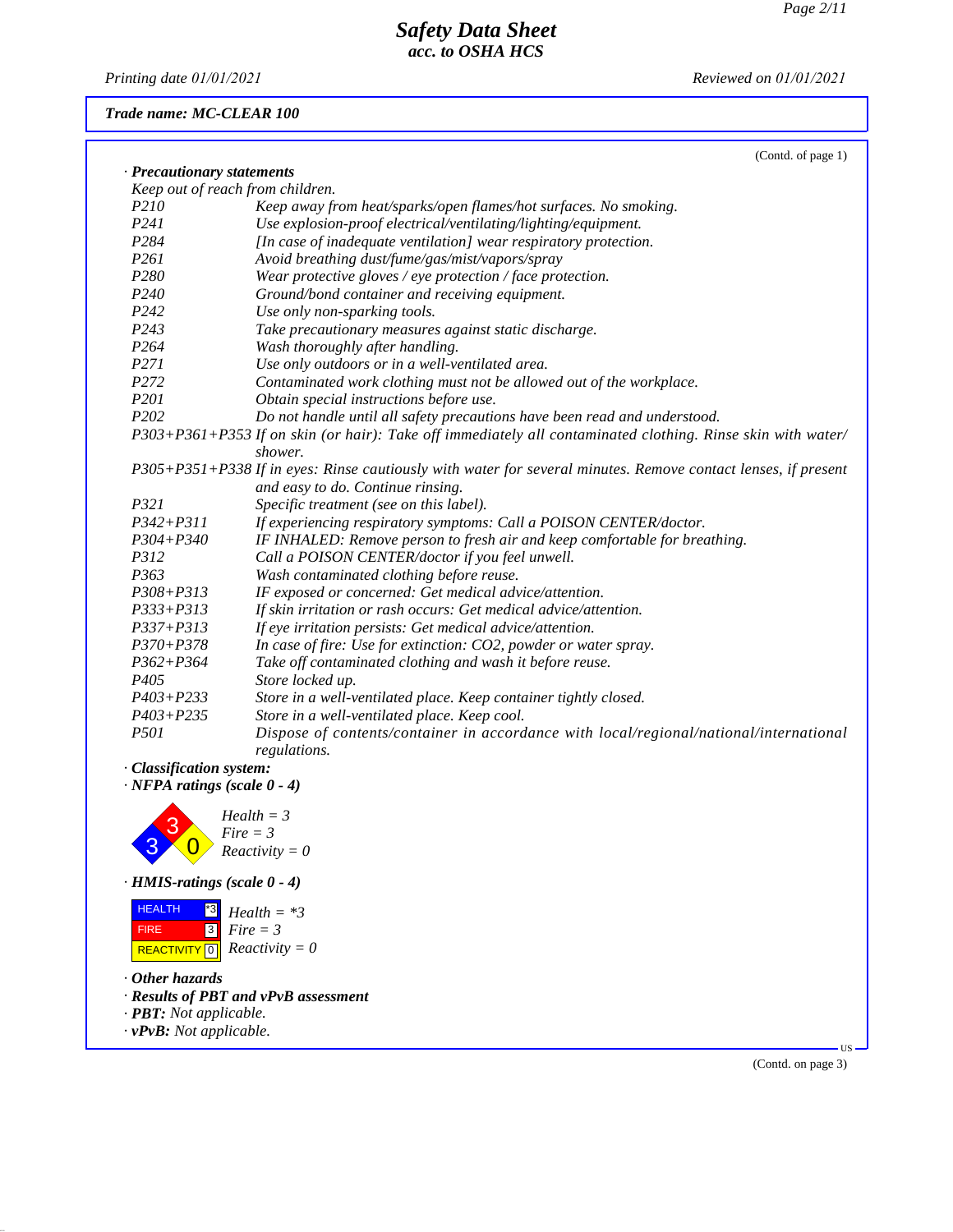*Printing date 01/01/2021 Reviewed on 01/01/2021*

#### *Trade name: MC-CLEAR 100*

(Contd. of page 2)

## *3 Composition/information on ingredients*

#### *· Chemical characterization: Mixtures*

*· Description: Mixture of the substances listed below with nonhazardous additions.*

| · Dangerous components: |                                                     |               |
|-------------------------|-----------------------------------------------------|---------------|
|                         | 540-88-5 tert-butyl acetate                         | $30 - 60\%$ % |
|                         | 28182-81-2 Hexane, 1,6-diisocyanato-, homopolymer   | $10 - 30\%$ % |
|                         | 53880-05-0 Homopolymer of IPDI                      | $1 - 5\%%$    |
|                         | 110-43-0 methyl amyl ketone                         | $1 - 5\%%$    |
|                         | 64742-95-6 Solvent naphtha (petroleum), light arom. | $1 - 5\%%$    |
|                         | 4098-71-9 isophorone di-isocyanate                  | $0.1 - 1\%$ % |

## *4 First-aid measures*

*· Description of first aid measures*

*· General information: Immediately remove any clothing soiled by the product.*

*· After inhalation:*

*Supply fresh air and to be sure call for a doctor.*

*In case of unconsciousness place patient stably in side position for transportation.*

- *· After skin contact: Immediately wash with water and soap and rinse thoroughly.*
- *· After eye contact:*

*Rinse opened eye for several minutes under running water. If symptoms persist, consult a doctor.*

*· After swallowing: If symptoms persist consult doctor.*

- *· Information for doctor:*
- *· Most important symptoms and effects, both acute and delayed No further relevant information available.*
- *· Indication of any immediate medical attention and special treatment needed*

*No further relevant information available.*

### *5 Fire-fighting measures*

- *· Extinguishing media*
- *· Suitable extinguishing agents:*
- *CO2, extinguishing powder or water spray. Fight larger fires with water spray or alcohol resistant foam.*
- *· For safety reasons unsuitable extinguishing agents: Water with full jet*
- *· Special hazards arising from the substance or mixture No further relevant information available.*
- *· Advice for firefighters*
- *· Protective equipment: No special measures required.*

### *6 Accidental release measures*

- *· Personal precautions, protective equipment and emergency procedures Wear protective equipment. Keep unprotected persons away.*
- *· Environmental precautions: Do not allow to enter sewers/ surface or ground water.*

*· Methods and material for containment and cleaning up:*

*Absorb with liquid-binding material (sand, diatomite, acid binders, universal binders, sawdust). Dispose contaminated material as waste according to item 13.*

#### *Ensure adequate ventilation. · Reference to other sections*

*See Section 7 for information on safe handling.*

(Contd. on page 4)

US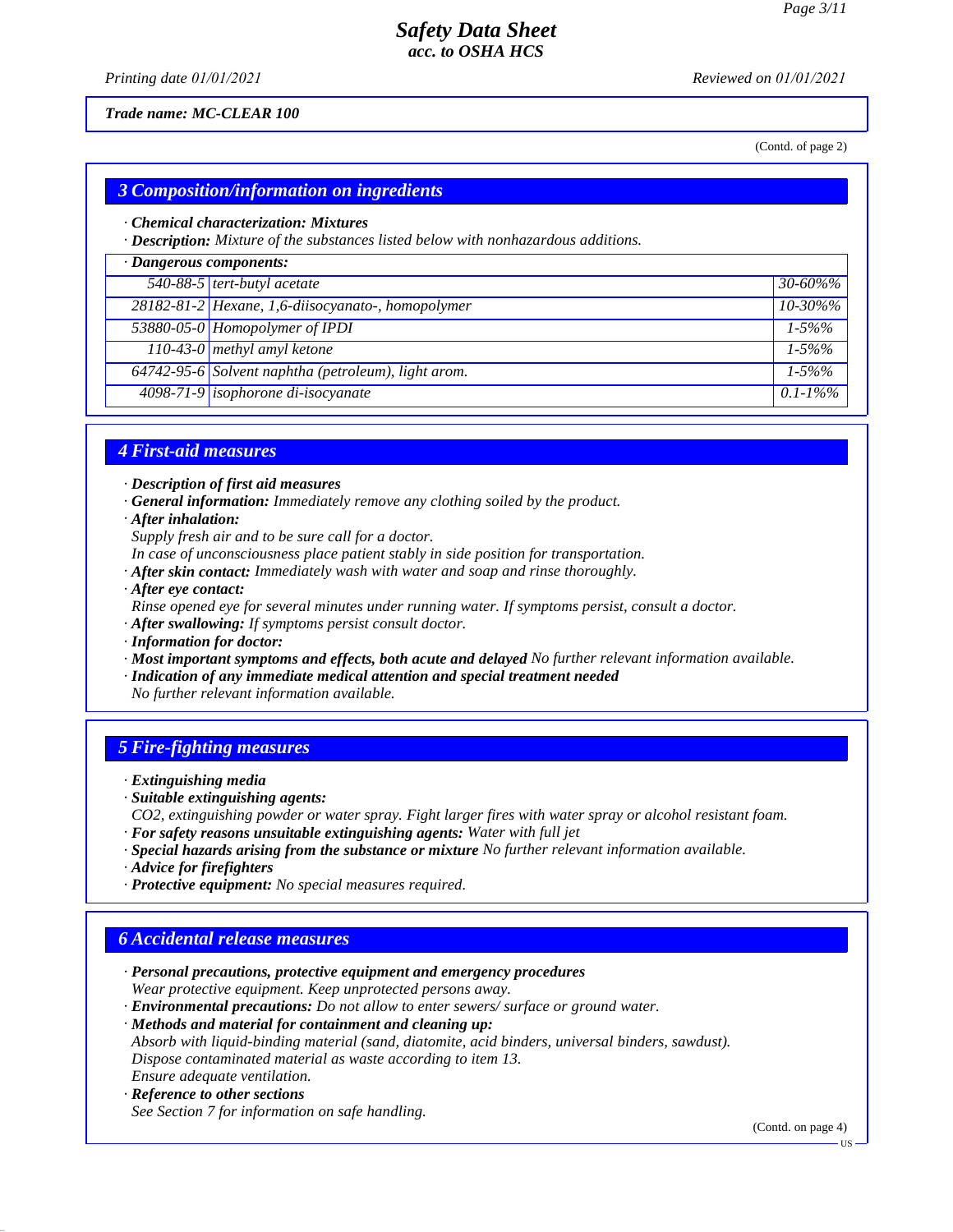(Contd. of page 3)

US

## *Safety Data Sheet acc. to OSHA HCS*

*Printing date 01/01/2021 Reviewed on 01/01/2021*

*Trade name: MC-CLEAR 100*

*See Section 8 for information on personal protection equipment. See Section 13 for disposal information.*

## *7 Handling and storage*

#### *· Handling:*

- *· Precautions for safe handling Ensure good ventilation/exhaustion at the workplace. Open and handle receptacle with care. Prevent formation of aerosols.*
- *· Information about protection against explosions and fires: Keep ignition sources away - Do not smoke. Protect against electrostatic charges. Keep respiratory protective device available.*
- *· Conditions for safe storage, including any incompatibilities*
- *· Storage:*
- *· Requirements to be met by storerooms and receptacles: Store in a cool location.*
- *· Information about storage in one common storage facility: Not required.*
- *· Further information about storage conditions:*
- *Keep receptacle tightly sealed. Store in cool, dry conditions in well sealed receptacles.*
- *· Specific end use(s) No further relevant information available.*

### *8 Exposure controls/personal protection*

*· Additional information about design of technical systems: No further data; see item 7.*

*· Control parameters*

### *· Components with limit values that require monitoring at the workplace:*

*The following constituents are the only constituents of the product which have a PEL, TLV or other recommended exposure limit.*

*At this time, the other constituents have no known exposure limits.*

| 540-88-5 tert-butyl acetate                                                                                                     |                    |
|---------------------------------------------------------------------------------------------------------------------------------|--------------------|
| PEL Long-term value: $950$ mg/m <sup>3</sup> , 200 ppm                                                                          |                    |
| REL Long-term value: $950$ mg/m <sup>3</sup> , 200 ppm                                                                          |                    |
| TLV Short-term value: $712 \text{ mg/m}^3$ , 150 ppm<br>Long-term value: $238$ mg/m <sup>3</sup> , 50 ppm                       |                    |
| 110-43-0 methyl amyl ketone                                                                                                     |                    |
| PEL Long-term value: $465$ mg/m <sup>3</sup> , 100 ppm                                                                          |                    |
| REL Long-term value: $465$ mg/m <sup>3</sup> , 100 ppm                                                                          |                    |
| TLV Long-term value: $233$ mg/m <sup>3</sup> , 50 ppm                                                                           |                    |
| 4098-71-9 isophorone di-isocyanate                                                                                              |                    |
| REL Short-term value: $0.18$ mg/m <sup>3</sup> , $0.02$ ppm<br>Long-term value: $0.045$ mg/m <sup>3</sup> , $0.005$ ppm<br>Skin |                    |
| TLV Long-term value: $0.045$ mg/m <sup>3</sup> , 0.005 ppm                                                                      |                    |
| $\cdot$ <b>Additional information:</b> The lists that were valid during the creation were used as basis.                        | (Contd. on page 5) |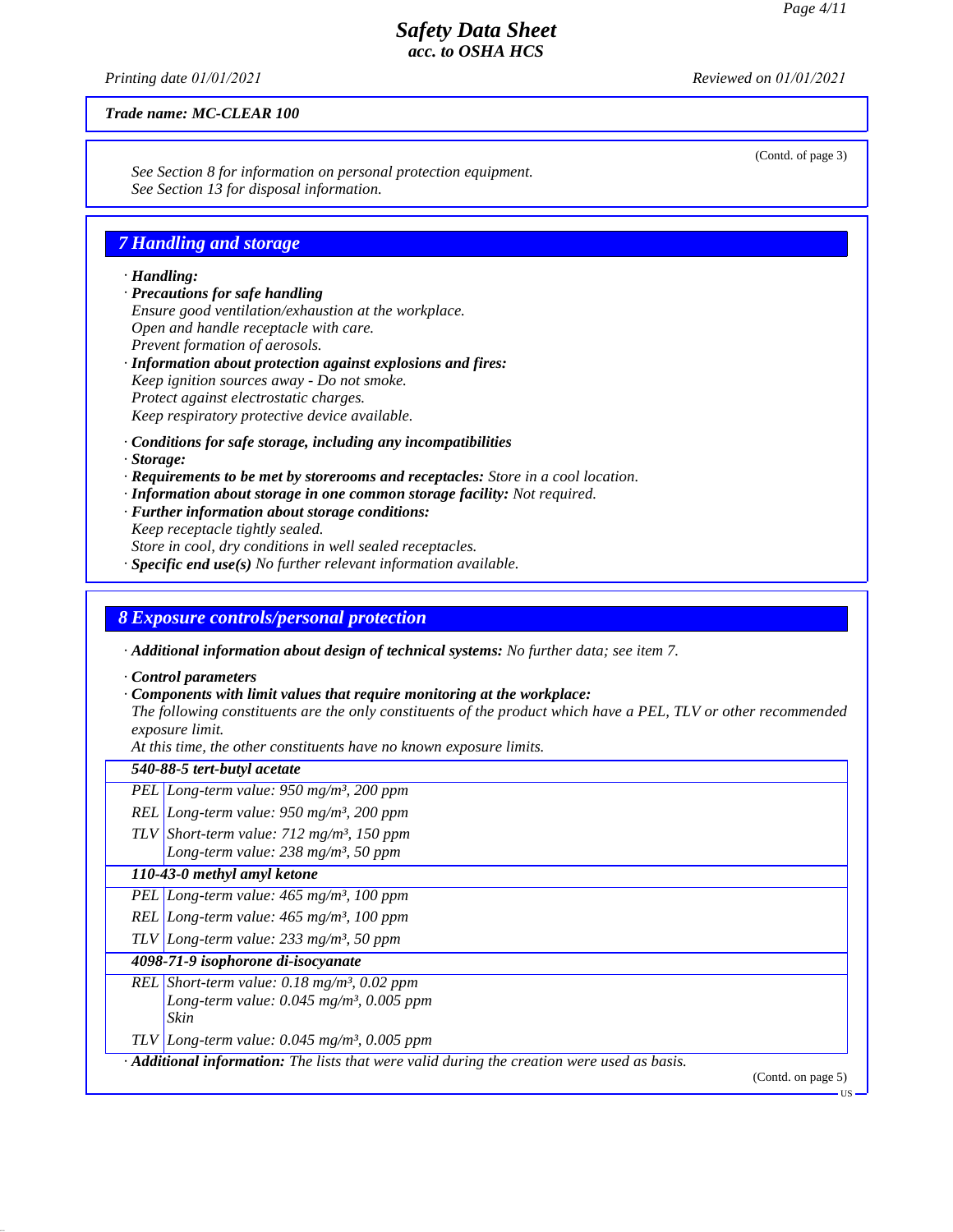*Printing date 01/01/2021 Reviewed on 01/01/2021*

#### *Trade name: MC-CLEAR 100*

(Contd. of page 4)

- *· Exposure controls*
- *· Personal protective equipment:*

*· General protective and hygienic measures: Keep away from foodstuffs, beverages and feed. Immediately remove all soiled and contaminated clothing. Wash hands before breaks and at the end of work. Store protective clothing separately. Avoid contact with the eyes and skin.*

*· Breathing equipment:*

*During mixing, handling and application: Splash goggles. Full protective clothing. Gloves (impervious). Wear suitable respiratory equipment. When air concentrations are not known (or above the TLV), an air-supplied respirator is required. Refer to OSHA Respiratory Protection Standard (29 CFR 1910.134).In presence of air movement, air-purifying (cartridge type) respirators are not the best protection but can be used, if you replaced them frequently. Change cartridges after 8h max or less due to their low warning properties. When in a confined space wear MSHA/NIOSH approved self-contained breathing apparatus or equivalent and full protective gear. · Protection of hands:*



\_S*Protective gloves*

*The glove material has to be impermeable and resistant to the product/ the substance/ the preparation. Due to missing tests no recommendation to the glove material can be given for the product/ the preparation/ the chemical mixture.*

*Selection of the glove material on consideration of the penetration times, rates of diffusion and the degradation · Material of gloves*

*The selection of the suitable gloves does not only depend on the material, but also on further marks of quality and varies from manufacturer to manufacturer. As the product is a preparation of several substances, the resistance of the glove material can not be calculated in advance and has therefore to be checked prior to the application.*

#### *· Penetration time of glove material*

*The exact break through time has to be found out by the manufacturer of the protective gloves and has to be observed.*

*· Eye protection:*



\_R*Tightly sealed goggles*

| · Information on basic physical and chemical properties<br>· General Information |                 |  |
|----------------------------------------------------------------------------------|-----------------|--|
| $\cdot$ Appearance:                                                              |                 |  |
| Form:                                                                            | Fluid           |  |
| Color:                                                                           | Clear/Milky     |  |
| $\cdot$ Odor:                                                                    | Aromatic        |  |
| · Odor threshold:                                                                | Not determined. |  |
| $\cdot$ pH-value:                                                                | Not determined. |  |
| $\cdot$ Change in condition                                                      |                 |  |
| Melting point/Melting range:                                                     | Undetermined.   |  |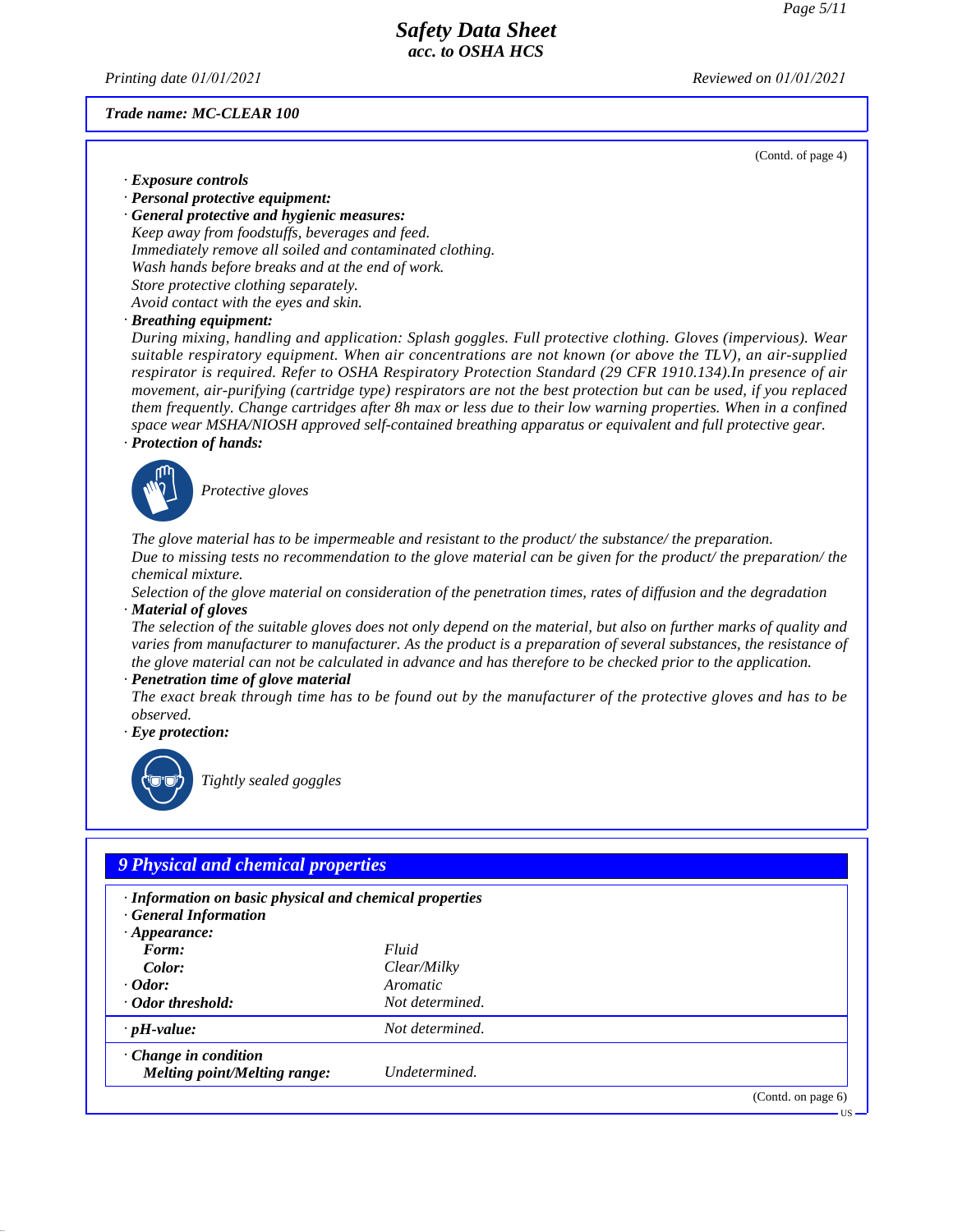*Printing date 01/01/2021 Reviewed on 01/01/2021*

*Trade name: MC-CLEAR 100*

|                                                                                                                      | (Contd. of page 5)                                                                                         |
|----------------------------------------------------------------------------------------------------------------------|------------------------------------------------------------------------------------------------------------|
| <b>Boiling point/Boiling range:</b>                                                                                  | 97 °C (207 °F)                                                                                             |
| · Flash point:                                                                                                       | 15 °C (59 °F)                                                                                              |
| · Flammability (solid, gaseous):                                                                                     | Not applicable.                                                                                            |
| · Ignition temperature:                                                                                              |                                                                                                            |
| Decomposition temperature:                                                                                           | Not determined.                                                                                            |
| $\cdot$ Auto igniting:                                                                                               | Product is not selfigniting.                                                                               |
| $\cdot$ Danger of explosion:                                                                                         | Product is not explosive. However, formation of explosive air/vapor<br>mixtures are possible.              |
| $\cdot$ Explosion limits:<br>Lower:<br><b>Upper:</b>                                                                 | Not determined.<br>Not determined.                                                                         |
| $\cdot$ Vapor pressure at 20 $\cdot$ C (68 $\cdot$ F):                                                               | 41 hPa $(31$ mm Hg)                                                                                        |
| $\cdot$ Density at 20 $\cdot$ C (68 $\cdot$ F):<br>· Relative density<br>· Vapor density<br>$\cdot$ Evaporation rate | 0.95-1.01 g/cm <sup>3</sup> (7.928-8.428 lbs/gal)<br>Not determined.<br>Not determined.<br>Not determined. |
| · Solubility in / Miscibility with<br>Water:                                                                         | Not miscible or difficult to mix.                                                                          |
| · Partition coefficient (n-octanol/water): Not determined.                                                           |                                                                                                            |
| · Viscosity:<br>Dynamic:<br>Kinematic:<br>$\cdot$ Other information                                                  | Not determined.<br>Not determined.<br>No further relevant information available.                           |

# *10 Stability and reactivity*

*· Reactivity No further relevant information available.*

- *· Chemical stability*
- *· Thermal decomposition / conditions to be avoided: No decomposition if used according to specifications.*
- *· Possibility of hazardous reactions No dangerous reactions known.*
- *· Conditions to avoid No further relevant information available.*
- *· Incompatible materials: No further relevant information available.*
- *· Hazardous decomposition products: No dangerous decomposition products known.*

# *11 Toxicological information*

*· Information on toxicological effects*

*· Acute toxicity:*

| $\cdot$ LD/LC50 values that are relevant for classification: |      |                                           |  |
|--------------------------------------------------------------|------|-------------------------------------------|--|
| 64742-95-6 Solvent naphtha (petroleum), light arom.          |      |                                           |  |
| Oral                                                         | LD50 | $\geq 6800$ mg/kg (rat)                   |  |
| Dermal                                                       | LD50 | $\vert$ > 3400 mg/kg (rab)                |  |
|                                                              |      | Inhalative $ LCS0/4 h  > 10.2 mg/l$ (rat) |  |
|                                                              |      | (Cond. on page 7)                         |  |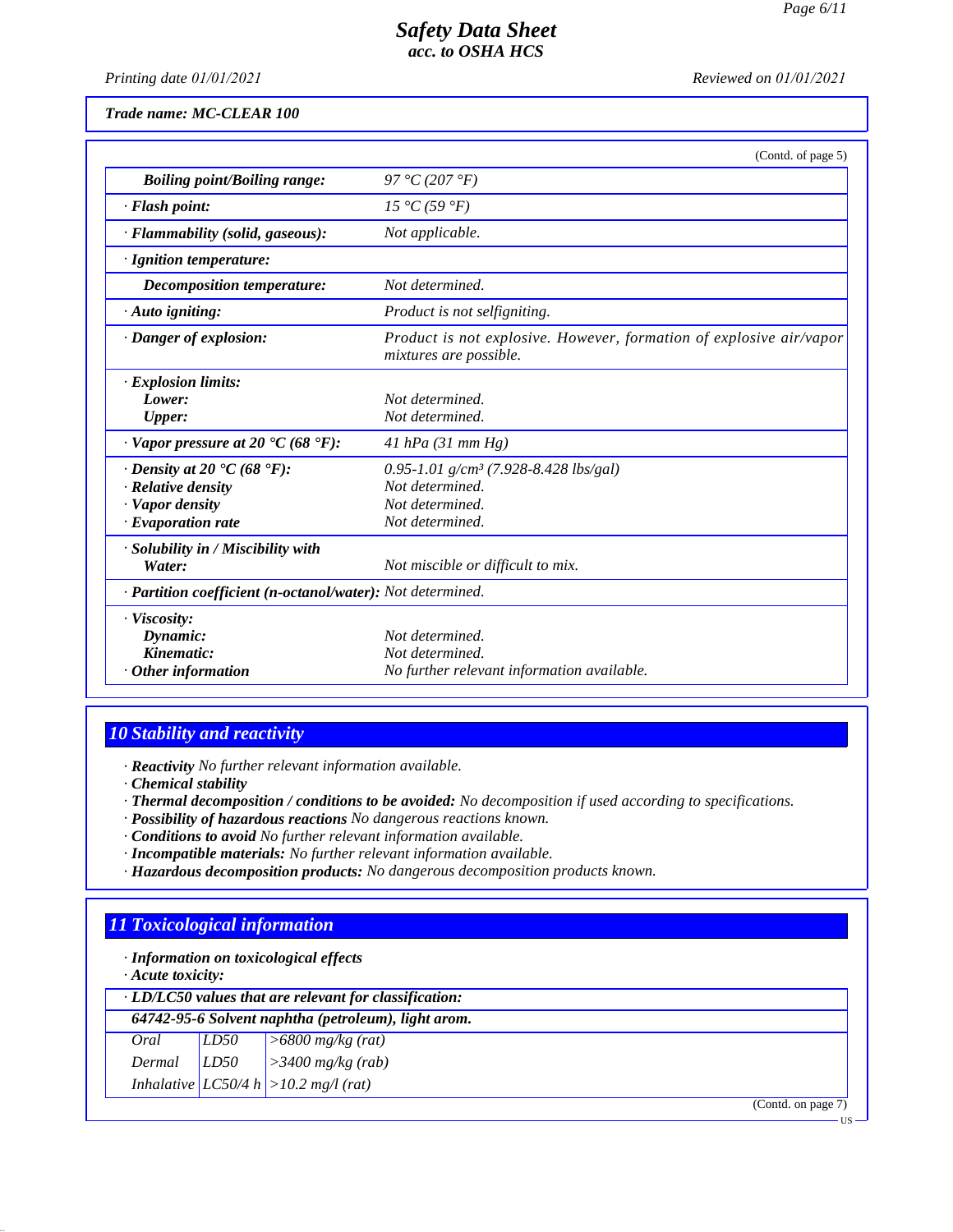*Printing date 01/01/2021 Reviewed on 01/01/2021*

#### *Trade name: MC-CLEAR 100*

|                                        |                         | (Contd. of page 6)                                                                                             |    |
|----------------------------------------|-------------------------|----------------------------------------------------------------------------------------------------------------|----|
|                                        |                         | 822-06-0 hexamethylene-di-isocyanate                                                                           |    |
| Oral                                   | LD50                    | 738 $mg/kg$ (rat)                                                                                              |    |
| Dermal                                 | LD50                    | 593 $mg/kg$ (rat)                                                                                              |    |
| · Primary irritant effect:             |                         |                                                                                                                |    |
|                                        |                         | $\cdot$ on the skin: Irritant to skin and mucous membranes.                                                    |    |
| $\cdot$ on the eye: Irritating effect. |                         |                                                                                                                |    |
| · Sensitization:                       |                         |                                                                                                                |    |
|                                        |                         | Sensitization possible through inhalation.                                                                     |    |
|                                        |                         | Sensitization possible through skin contact.                                                                   |    |
|                                        |                         | · Additional toxicological information:                                                                        |    |
|                                        |                         | The product shows the following dangers according to internally approved calculation methods for preparations: |    |
| Harmful                                |                         |                                                                                                                |    |
| <b>Irritant</b>                        |                         |                                                                                                                |    |
|                                        |                         | The product can cause inheritable damage.                                                                      |    |
| · Carcinogenic categories              |                         |                                                                                                                |    |
|                                        |                         | · IARC (International Agency for Research on Cancer)                                                           |    |
| $1330 - 20 - 7$ <i>xylene</i>          |                         |                                                                                                                | 3  |
| 14808-60-7 Quartz (SiO2)               |                         |                                                                                                                |    |
|                                        | $100-41-4$ ethylbenzene |                                                                                                                | 2B |
|                                        |                         | · NTP (National Toxicology Program)                                                                            |    |
| 14808-60-7 Quartz (SiO2)               |                         |                                                                                                                | K  |
|                                        |                         | · OSHA-Ca (Occupational Safety & Health Administration)                                                        |    |
|                                        |                         | None of the ingredients is listed.                                                                             |    |

## *12 Ecological information*

- *· Toxicity*
- *· Aquatic toxicity: No further relevant information available.*
- *· Persistence and degradability No further relevant information available.*
- *· Behavior in environmental systems:*
- *· Bioaccumulative potential No further relevant information available.*
- *· Mobility in soil No further relevant information available.*
- *· Additional ecological information:*
- *· General notes:*
- *Water hazard class 2 (Self-assessment): hazardous for water*

*Do not allow product to reach ground water, water course or sewage system.*

- *Danger to drinking water if even small quantities leak into the ground.*
- *· Results of PBT and vPvB assessment*
- *· PBT: Not applicable.*
- *· vPvB: Not applicable.*
- *· Other adverse effects No further relevant information available.*

# *13 Disposal considerations*

- *· Waste treatment methods*
- *· Recommendation:*

*Must not be disposed of together with household garbage. Do not allow product to reach sewage system.*

(Contd. on page 8)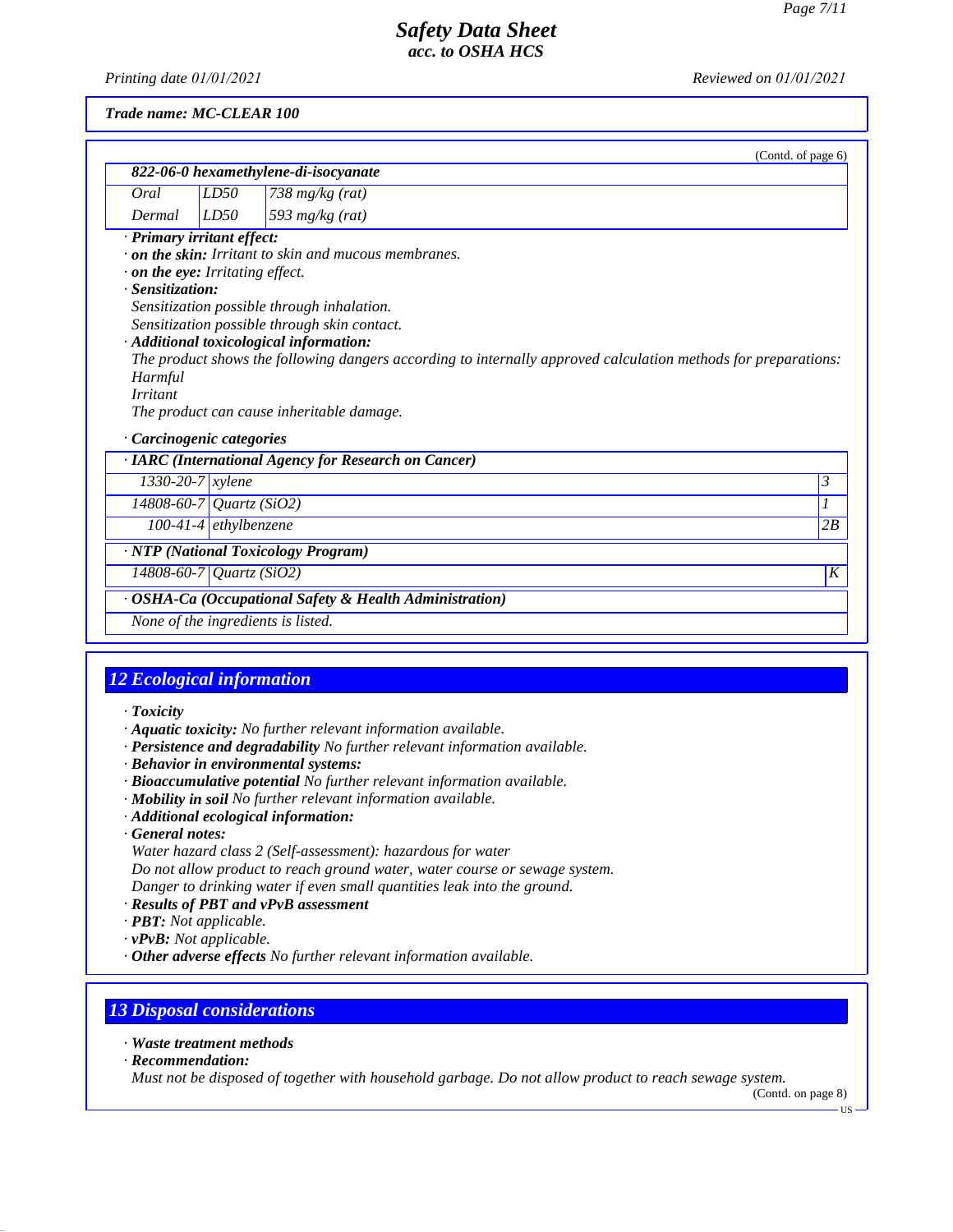(Contd. of page 7)

# *Safety Data Sheet acc. to OSHA HCS*

*Printing date 01/01/2021 Reviewed on 01/01/2021*

*Trade name: MC-CLEAR 100*

*· Uncleaned packagings:*

*· Recommendation: Disposal must be made according to official regulations.*

| <b>14 Transport information</b>                                                                  |                                                                                                                 |
|--------------------------------------------------------------------------------------------------|-----------------------------------------------------------------------------------------------------------------|
| $\cdot$ UN-Number<br>· DOT, ADR, IMDG, IATA                                                      | <b>UN1263</b>                                                                                                   |
| · UN proper shipping name<br>$\cdot$ <i>DOT</i><br>$\cdot$ ADR<br>· IMDG, IATA                   | Paint<br>1263 Paint<br><b>PAINT</b>                                                                             |
| · Transport hazard class(es)<br>$\cdot$ DOT                                                      |                                                                                                                 |
| · Class<br>· Label                                                                               | 3 Flammable liquids<br>3                                                                                        |
| ADR, IMDG, IATA<br>· Class                                                                       | 3 Flammable liquids                                                                                             |
| · Label                                                                                          | 3                                                                                                               |
| · Packing group<br>· DOT, ADR, IMDG, IATA                                                        | $I\!I$                                                                                                          |
| · Environmental hazards:<br>$\cdot$ Marine pollutant:                                            | N <sub>O</sub>                                                                                                  |
| · Special precautions for user<br>· Danger code (Kemler):<br>· EMS Number:<br>· Stowage Category | Warning: Flammable liquids<br>33<br>$F-E,S-E$<br>B                                                              |
| · Transport in bulk according to Annex II of<br><b>MARPOL73/78 and the IBC Code</b>              | Not applicable.                                                                                                 |
| · Transport/Additional information:                                                              |                                                                                                                 |
| $\cdot$ DOT<br>· Quantity limitations                                                            | On passenger aircraft/rail: 5 L<br>On cargo aircraft only: 60 L                                                 |
| $\cdot$ <i>ADR</i><br>$\cdot$ Excepted quantities (EQ)                                           | Code: E2<br>Maximum net quantity per inner packaging: 30 ml<br>Maximum net quantity per outer packaging: 500 ml |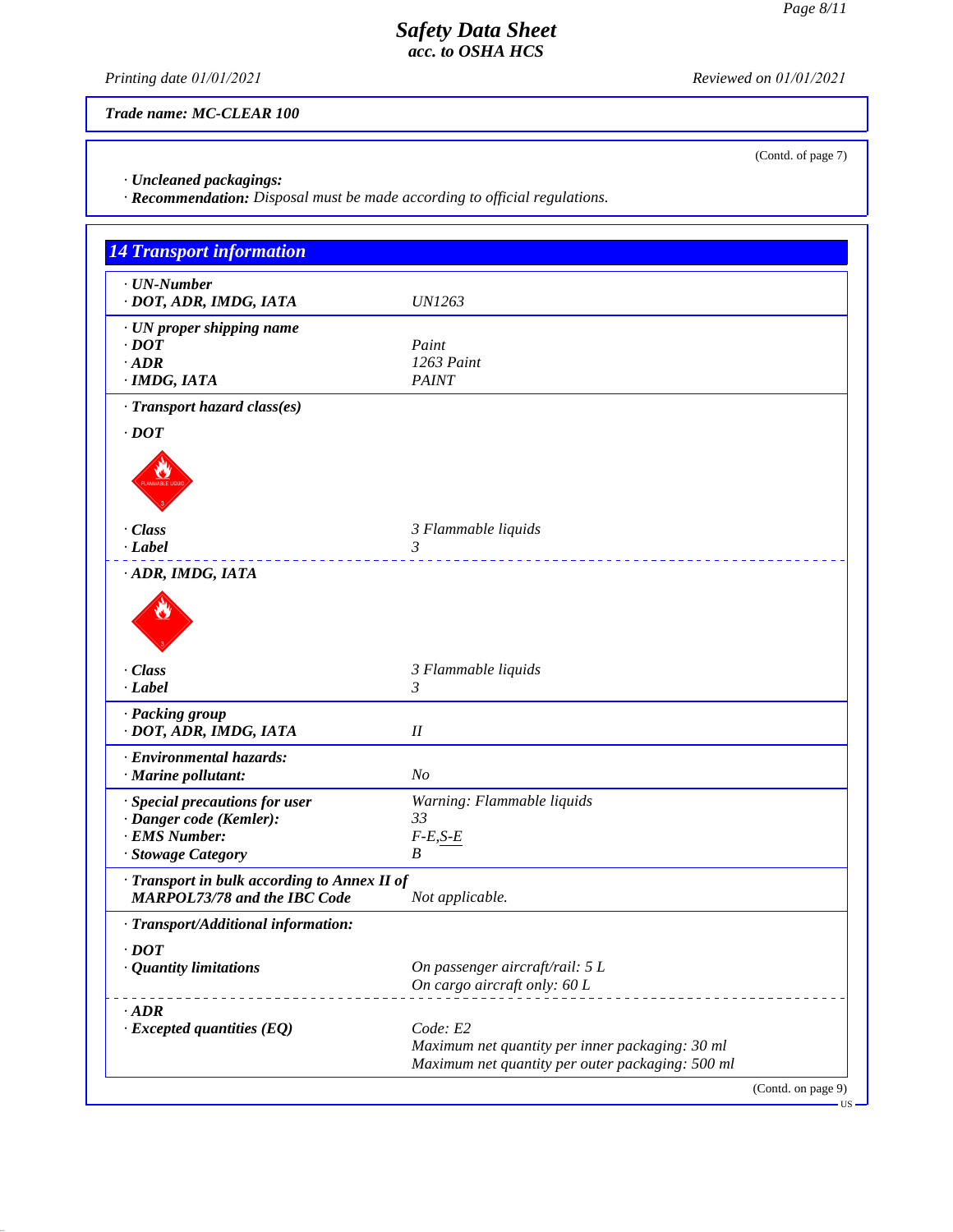*Printing date 01/01/2021 Reviewed on 01/01/2021*

*Trade name: MC-CLEAR 100*

(Contd. of page 8)

| $\cdot$ IMDG                     | Code: E2                                         |
|----------------------------------|--------------------------------------------------|
| $\cdot$ Limited quantities (LO)  | Maximum net quantity per inner packaging: 30 ml  |
| $\cdot$ Excepted quantities (EQ) | Maximum net quantity per outer packaging: 500 ml |
| · UN "Model Regulation":         | UN 1263 PAINT, 3, II                             |

# *15 Regulatory information*

*· Safety, health and environmental regulations/legislation specific for the substance or mixture · Sara*

*· Section 355 (extremely hazardous substances):*

*4098-71-9 isophorone di-isocyanate*

*· Section 313 (Specific toxic chemical listings):*

*4098-71-9 isophorone di-isocyanate*

*95-63-6 1,2,4-trimethylbenzene*

*822-06-0 hexamethylene-di-isocyanate*

*1330-20-7 xylene*

*100-41-4 ethylbenzene*

*· TSCA (Toxic Substances Control Act):*

*All ingredients are listed.*

*· Proposition 65*

*· Chemicals known to cause cancer:*

*14808-60-7 Quartz (SiO2)*

*100-41-4 ethylbenzene*

*· Chemicals known to cause reproductive toxicity for females:*

*None of the ingredients is listed.*

*· Chemicals known to cause reproductive toxicity for males:*

*None of the ingredients is listed.*

*· Chemicals known to cause developmental toxicity:*

*None of the ingredients is listed.*

*· Carcinogenic categories*

*· EPA (Environmental Protection Agency)*

*1330-20-7 xylene I* 

*100-41-4 ethylbenzene D* 

*· TLV (Threshold Limit Value established by ACGIH)*

*None of the ingredients is listed.*

*· NIOSH-Ca (National Institute for Occupational Safety and Health)*

*14808-60-7 Quartz (SiO2)*

*· GHS label elements The product is classified and labeled according to the Globally Harmonized System (GHS).* (Contd. on page 10)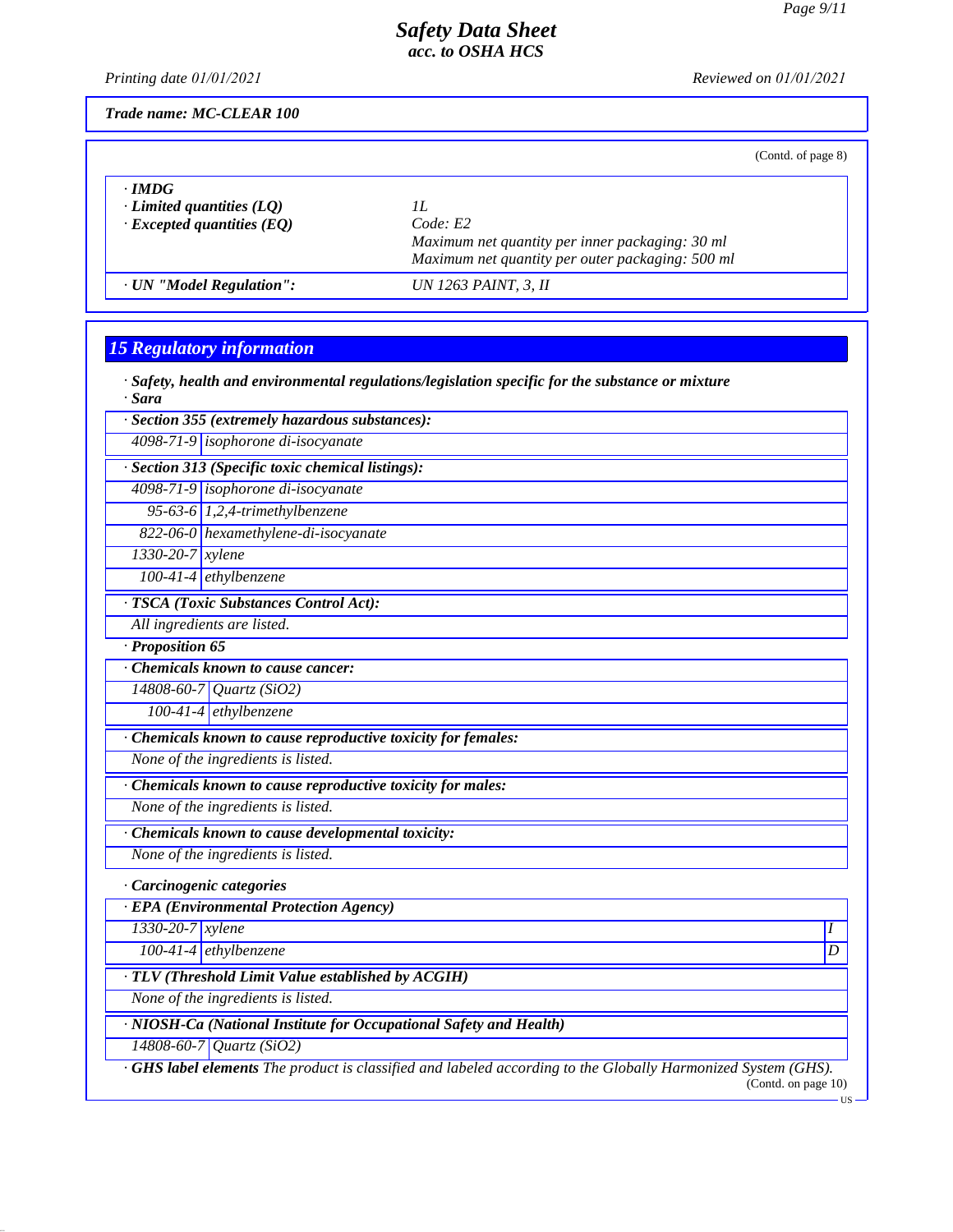$-US$ 

# *Safety Data Sheet acc. to OSHA HCS*

*Printing date 01/01/2021 Reviewed on 01/01/2021*

*Trade name: MC-CLEAR 100*

|                                 |                                                                                                                          | (Contd. of page 9)  |
|---------------------------------|--------------------------------------------------------------------------------------------------------------------------|---------------------|
| · Hazard pictograms             |                                                                                                                          |                     |
|                                 |                                                                                                                          |                     |
|                                 |                                                                                                                          |                     |
|                                 |                                                                                                                          |                     |
|                                 |                                                                                                                          |                     |
| GHS <sub>02</sub><br>GHS07      | GHS08                                                                                                                    |                     |
| · Signal word Danger            |                                                                                                                          |                     |
|                                 |                                                                                                                          |                     |
|                                 | · Hazard-determining components of labeling:<br>Hexane, 1,6-diisocyanato-, homopolymer                                   |                     |
|                                 | Solvent naphtha (petroleum), light arom.                                                                                 |                     |
| isophorone di-isocyanate        |                                                                                                                          |                     |
| hexamethylene-di-isocyanate     |                                                                                                                          |                     |
| · Hazard statements             |                                                                                                                          |                     |
|                                 | H225 Highly flammable liquid and vapor.                                                                                  |                     |
| H315 Causes skin irritation.    |                                                                                                                          |                     |
|                                 | H319 Causes serious eye irritation.                                                                                      |                     |
|                                 | H334 May cause allergy or asthma symptoms or breathing difficulties if inhaled.                                          |                     |
|                                 | H317 May cause an allergic skin reaction.                                                                                |                     |
| H340 May cause genetic defects. |                                                                                                                          |                     |
| H350 May cause cancer.          |                                                                                                                          |                     |
|                                 | H335 May cause respiratory irritation.                                                                                   |                     |
| · Precautionary statements      |                                                                                                                          |                     |
| P210                            | Keep away from heat/sparks/open flames/hot surfaces. No smoking.                                                         |                     |
| P241                            | Use explosion-proof electrical/ventilating/lighting/equipment.                                                           |                     |
| P284                            | [In case of inadequate ventilation] wear respiratory protection.                                                         |                     |
| P261                            | Avoid breathing dust/fume/gas/mist/vapors/spray                                                                          |                     |
| P280                            | Wear protective gloves / eye protection / face protection.                                                               |                     |
| P240                            | Ground/bond container and receiving equipment.                                                                           |                     |
| P242                            | Use only non-sparking tools.                                                                                             |                     |
| P243                            | Take precautionary measures against static discharge.                                                                    |                     |
| P <sub>264</sub>                | Wash thoroughly after handling.                                                                                          |                     |
| P271                            | Use only outdoors or in a well-ventilated area.                                                                          |                     |
| P272                            | Contaminated work clothing must not be allowed out of the workplace.                                                     |                     |
| P201                            | Obtain special instructions before use.                                                                                  |                     |
| P202                            | Do not handle until all safety precautions have been read and understood.                                                |                     |
|                                 | P303+P361+P353 If on skin (or hair): Take off immediately all contaminated clothing. Rinse skin with water/              |                     |
|                                 | shower.<br>P305+P351+P338 If in eyes: Rinse cautiously with water for several minutes. Remove contact lenses, if present |                     |
|                                 | and easy to do. Continue rinsing.                                                                                        |                     |
| P321                            | Specific treatment (see on this label).                                                                                  |                     |
| $P342 + P311$                   | If experiencing respiratory symptoms: Call a POISON CENTER/doctor.                                                       |                     |
| $P304 + P340$                   | IF INHALED: Remove person to fresh air and keep comfortable for breathing.                                               |                     |
| P312                            | Call a POISON CENTER/doctor if you feel unwell.                                                                          |                     |
| P363                            | Wash contaminated clothing before reuse.                                                                                 |                     |
| P308+P313                       | IF exposed or concerned: Get medical advice/attention.                                                                   |                     |
| $P333 + P313$                   | If skin irritation or rash occurs: Get medical advice/attention.                                                         |                     |
| $P337 + P313$                   | If eye irritation persists: Get medical advice/attention.                                                                |                     |
| $P370 + P378$                   | In case of fire: Use for extinction: CO2, powder or water spray.                                                         |                     |
| $P362 + P364$                   | Take off contaminated clothing and wash it before reuse.                                                                 |                     |
| P <sub>405</sub>                | Store locked up.                                                                                                         |                     |
| $P403 + P233$                   | Store in a well-ventilated place. Keep container tightly closed.                                                         |                     |
| $P403 + P235$                   | Store in a well-ventilated place. Keep cool.                                                                             |                     |
|                                 |                                                                                                                          | (Contd. on page 11) |